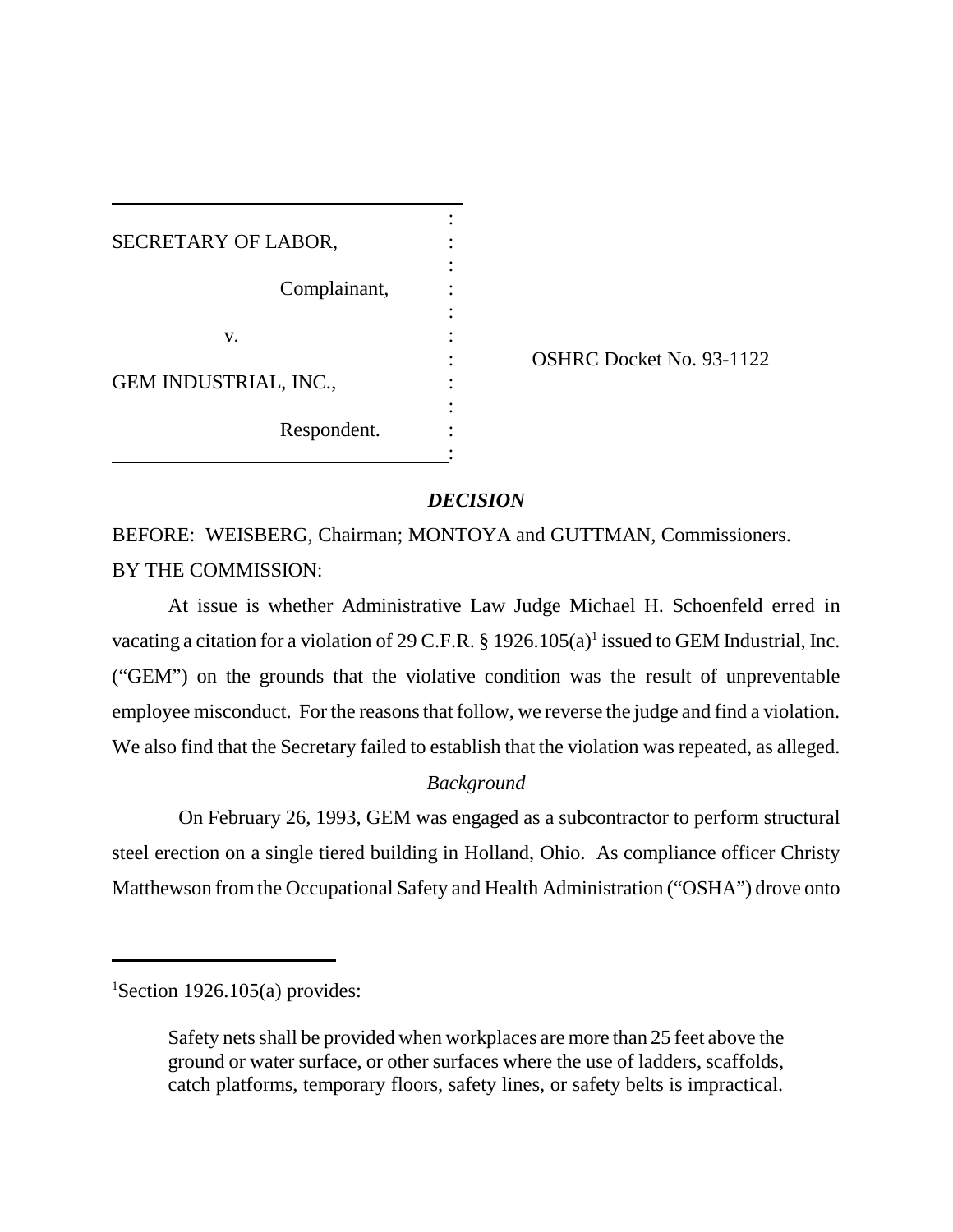the worksite, he noticed several employees performing detailing work<sup>2</sup> on the beams without any fall protection. The compliance officer took pictures of the ironworkers before getting out of his car and dressing for the cold. This process took approximately 10 to 15 minutes.

The compliance officer observed three employees on the ground who were watching these unprotected ironworkers. When he went into the company's trailer, he formally met the foreman, Mark Trace. When told that employees were working without fall protection, Trace exclaimed either "Oh, they're not?" or "They better not be!" and accompanied the compliance officer out of the trailer. As they exited the trailer, someone yelled "OSHA's here." The employees came down from the beams, obtained safety belts, and went back up onto the steel with safety belt protection.

Relying on blueprints in the foreman's trailer, the compliance officer determined that the beams on which the employees were working were more than 25 feet above the ground. The compliance officer later returned to the site and actually measured the beams to be approximately 31 feet high. As a result of the inspection, GEM was issued a citation alleging a repeat violation of section 1926.105(a) and proposing a penalty of \$25,000.3

### *Judge's Decision and Issues on Review*

The judge found that the Secretary established all the elements of a violation. He found that the employer could have known of the violative condition, the standard applied to the cited condition, GEM failed to meet the terms of the standard, and employees had access to the condition. *E.g., Astra Pharmaceuticals Prods.*, 9 BNA OSHC 2126, 2129, 1981 CCH OSHD ¶ 25,578, pp. 31,899-900 (No. 78-6247, 1981), *aff'd in pertinent part*, 681 F.2d 69 (1st Cir. 1982). The judge then found that GEM had established the affirmative defense of unpreventable employee misconduct and vacated the citation. The case was directed for review on the issue raised by the Secretary: whether the judge erred in finding that GEM

<sup>&</sup>lt;sup>2</sup>Detailing work involves straightening and squaring the iron work that had already been erected.

<sup>&</sup>lt;sup>3</sup>Another item in the citation, which alleged a violation of 29 C.F.R. § 1926.20(b)(2) for not conducting regular inspections by a competent person, was vacated by the judge. The Secretary has not petitioned for review of this item, and we need not review it.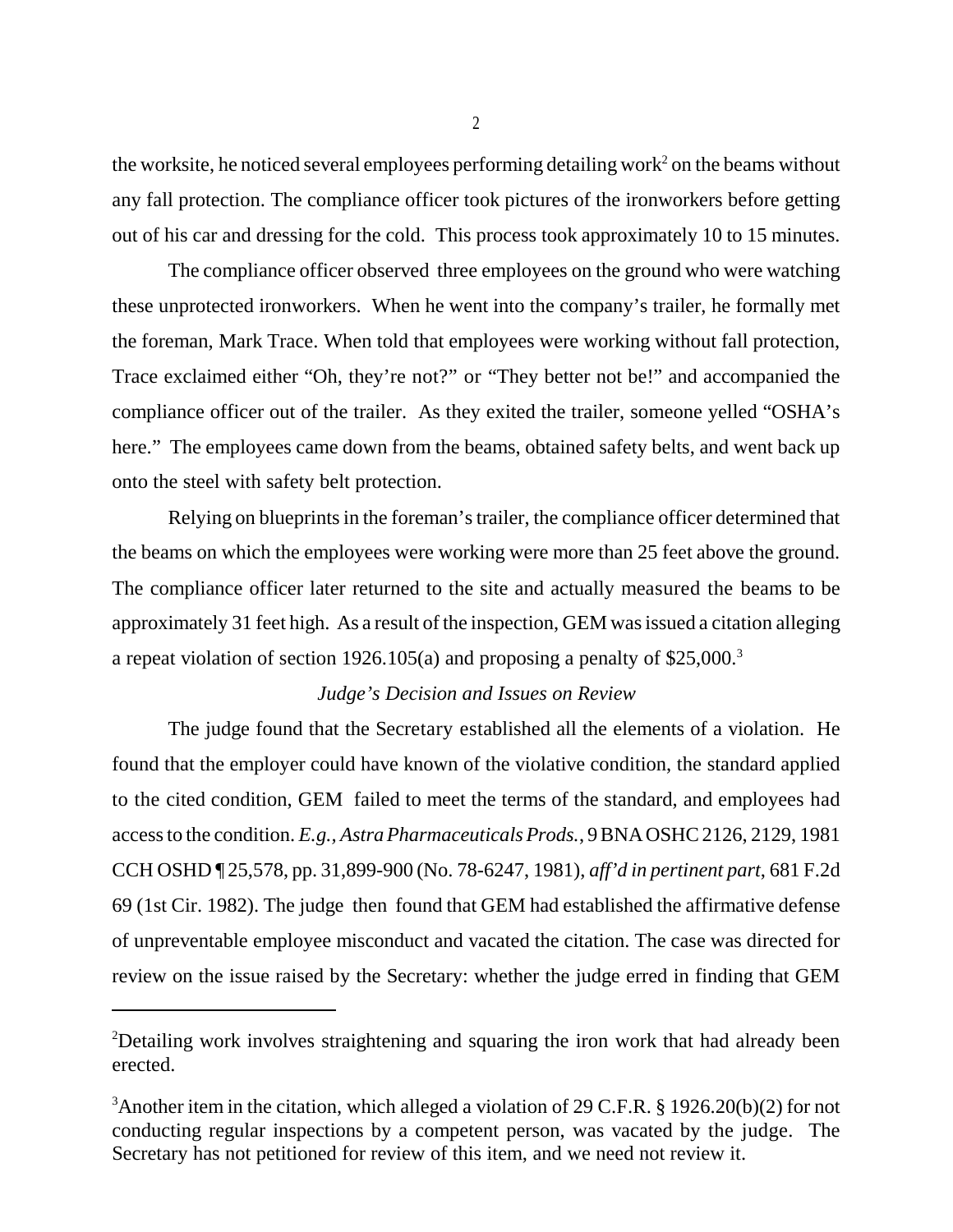established the affirmative defense. In its brief on review, GEM also raises two objections to the judge's finding that the Secretary established a prima facie case. Although the Commission ordinarily does not decide issues that are not directed for review, *see Tampa Shipyards, Inc.*, 15 BNA OSHC 1533, 1535 n.4, 1991-93 CCH OSHD ¶ 29,617, p.40,097 n.4 (No. 86-360, 1992) (consolidated), these two issues merit discussion.<sup>4</sup> We discuss them first.

The first objection on GEM's part concerns the applicability of the standard. We agree with the judge in rejecting GEM's claim that the standard does not apply due to insufficient height. The compliance officer gave *unrebutted* testimony that the height of the beams upon which the employees were working was over 25 feet based on his reading of the blueprints in GEM's control, and GEM failed to object at the hearing to the compliance officer's testimony that he measured the beams' height at about 31 feet on a later visit. We

<sup>&</sup>lt;sup>4</sup>Our dissenting colleague discusses at great length the questions raised by the Second Circuit in *New York State Electric & Gas v. Secretary of Labor*, 88 F.3d 98 (2d Cir. 1996), and in earlier Commission precedent concerning the role that evidence pertaining to an employer's safety program may play in proving both knowledge as an element of the prima facie case of a violation and the employer's affirmative defense of unpreventable employee misconduct. She also concludes, based on her discussion of these questions, that the judge here erred in finding knowledge on the part of *Gem.* This case was directed for review based on the Secretary's petition for review of the judge's finding that *Gem* had established its affirmative defense. *Gem* itself prevailed before the judge and did not petition the Commission for review. It raised in its briefs on review, however, and we consider above, several objections to the judge's decision. Nevertheless, despite ample opportunity to do so, *Gem* has failed at any time to except to the judge's finding of knowledge. Accordingly, our colleague is, in essence, introducing an issue into this case which the parties themselves have chosen not to address.

We agree with our dissenting colleague that the Commission may, if it deems it appropriate, consider issues not raised by the parties. We also agree with our colleague that *New York State Electric & Gas* raises significant issues which we will address in other cases now pending before the Commission in which the finding of employer knowledge has actually been challenged on review. However, we think it unwise to further delay the issuance of this case in order to address, at this late date, complex issues neither raised nor addressed by the parties here.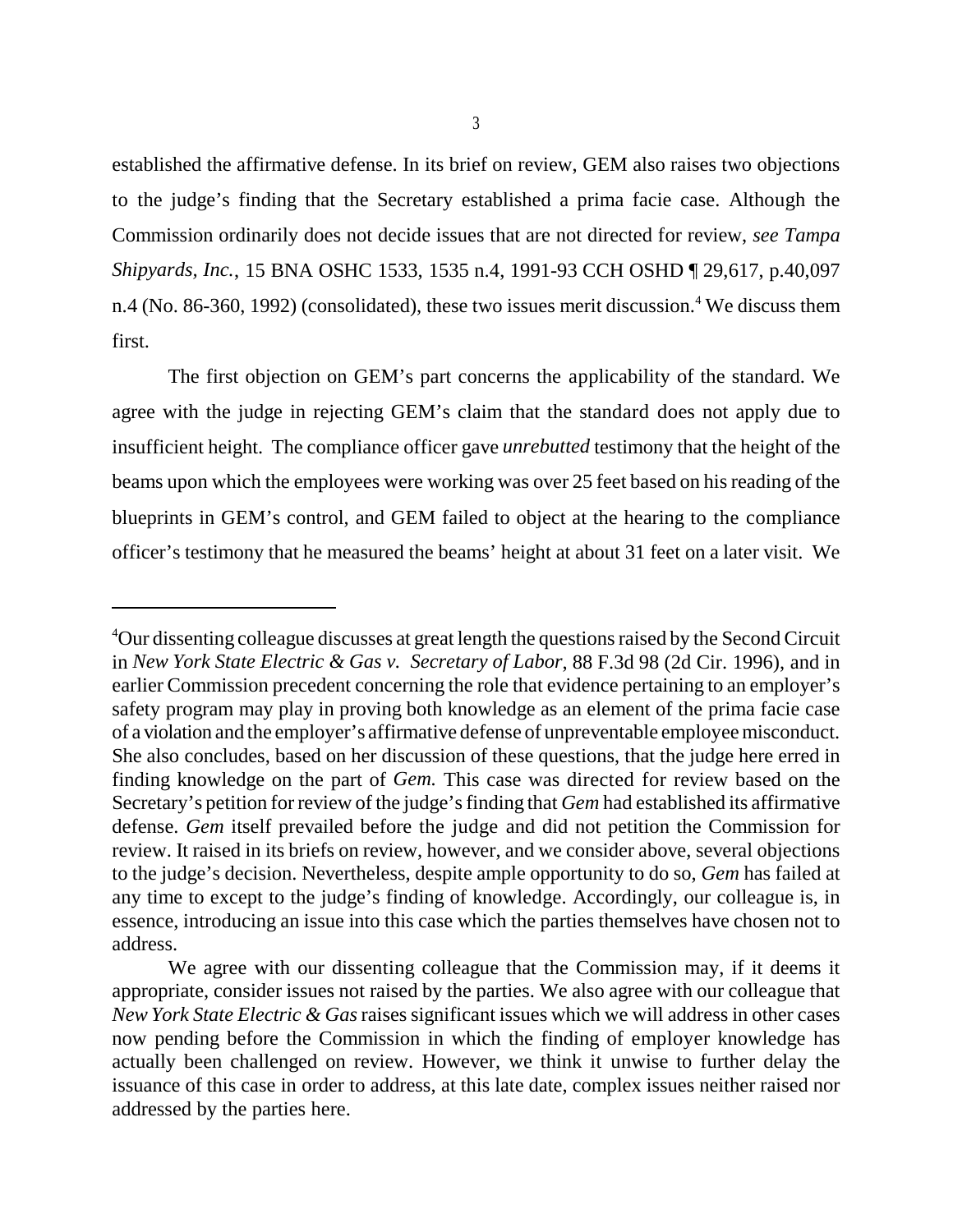find the company's challenge to the applicability of the standard particularly troubling where GEM simultaneously proffered (in connection with the affirmative employee misconduct defense) the affidavits of three employees to the effect that they were, indeed, working at "approximately 25 feet above the ground" and that they knew that by failing to tie off they "failed to comply with GEM's mandatory policy"---which required employees to tie off when working 25 feet above the ground.

The second objection concerns GEM's argument that the cited standard does not require safety belt use. It is well-settled that a prima facie case of a violation of section 1926.105(a) is made by showing that none of the protection listed in the standard, including safety belts, was used. *E.g., John H. Quinlan*, 17 BNA OSHC 1194, 1195, 1993-95 CCH OSHD ¶ 30,749, p. 42,715 (No. 92-756, 1995). Therefore, because its employees were not using safety belts, or any other form of fall protection, GEM did not meet the terms of the standard.

#### *Unpreventable Employee Misconduct Defense*

An employer can defend against the Secretary's showing of a violation by establishing the affirmative defense of unpreventable employee misconduct, which requires the employer to prove that: (1) it has established work rules designed to prevent the violation; (2) it has adequately communicated those rules to its employees; (3) it has taken steps to discover violations; and (4) it has effectively enforced the rules when violations have been discovered. *E.g., Capform, Inc.,* 16 BNA OSHC 2040, 2043, 1993-95 CCH OSHD ¶ 30,589, p. 42,358 (No. 91-1613, 1994); *Nooter Constr. Co.*, 16 BNA OSHC 1572, 1578, 1993-95 CCH OSHD ¶ 30,345, p. 41,841 (No. 91-237, 1994); *accord Brock v. L.E. Myers Co.*, 818 F.2d 1270, 1276 (6th Cir. 1987), *cert. denied*, 484 U.S. 989 (1987).

There is no dispute that GEM has a work rule that requires employees to wear and tie off safety belts when working more than 25 feet above the ground,<sup>5</sup> and that the work rule

<sup>&</sup>lt;sup>5</sup>GEM argues that at the time of the inspection the steel industry considered OSHA steel (continued...)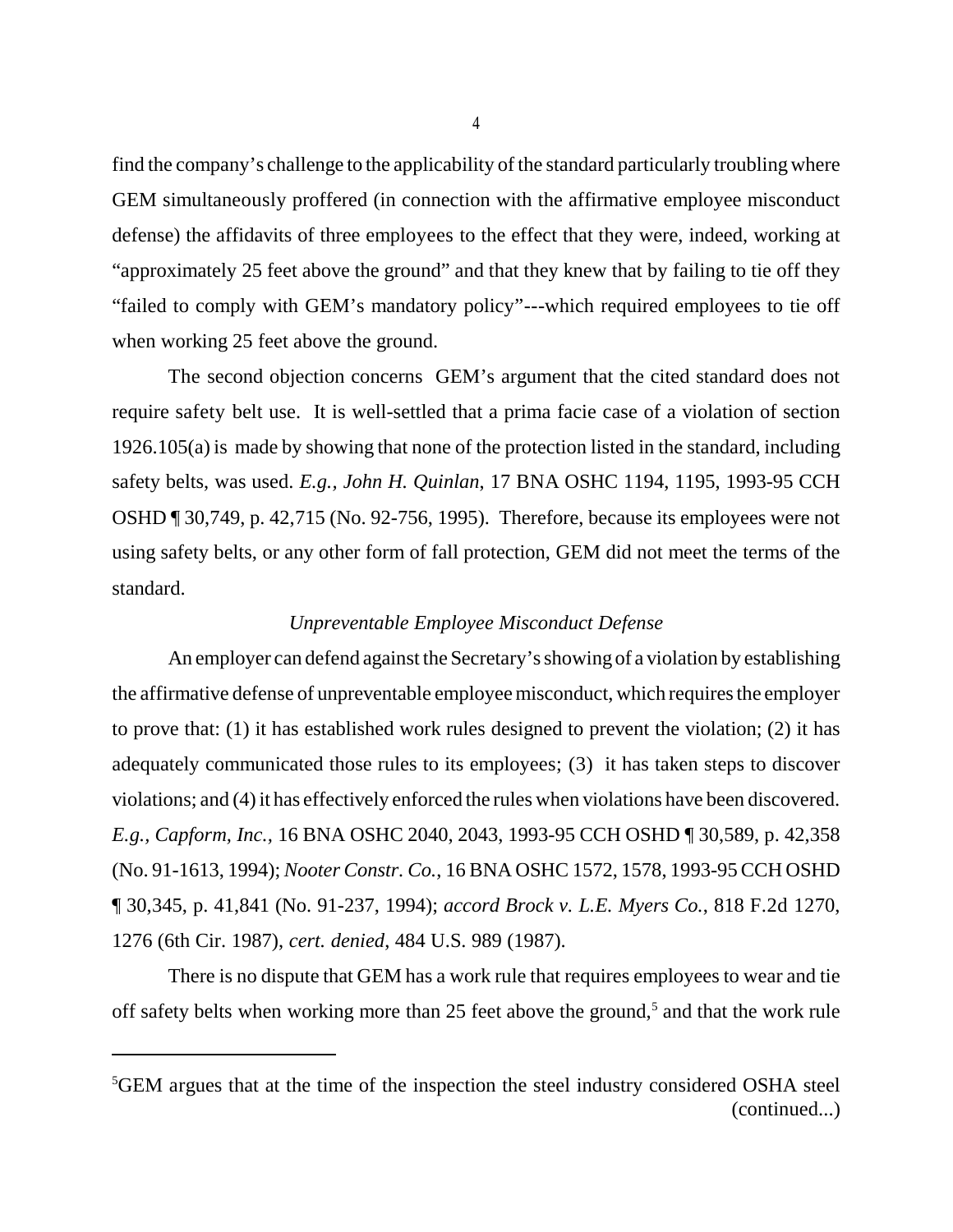was adequately communicated. Foreman Trace testified that, when he was there, he warned employees every time they went up that they had to tie off their safety belts when working more than 25 feet above the ground, and that fall protection was the number one topic at their weekly safety meetings. It is not disputed that, as the three employees involved acknowledged in their identically-worded signed "Employee Statements" in evidence, GEM's employees were aware of the work rule.

However, the defense fails because GEM did not establish that it adequately enforced its safety rule; the context of the violation also indicates that GEM failed to prove that it took adequate steps to discover violations. To prove adequate enforcement of its safety rule, an employer must present evidence of having a disciplinary program that was effectively administered when work rule violations occurred. *See Capform*, 16 BNA OSHC at 2043, 1993-95 CCH OSHD at p. 42,358 (evidence that only one of the two employees in violation was "chewed out"); *A.P. O'Horo Co*., 14 BNA OSHC 2004, 2008, 1991-93 CCH OSHD ¶ 29,223, pp. 39,129-30 (No. 85-369, 1991) (evidence showed "no set policy on enforcement"); *see also Brock v. L.E. Myers Co.*, 818 F.2d at 1277-78 (safety "program *in practice . . .* was not only ignored but actively disregarded"); *Precast Services, Inc.,* 17 BNA OSHC 1454, 1456, 1995 CCH OSHD ¶ 30,910, p. 43,034 (No. 93-2971, 1995), *petition for review filed*, No. 96-3031 (6th Cir. Jan. 9, 1996) (no evidence of enforcement prior to the start of the job cited).

The record indicates that GEM had a program that included both verbal warnings and

 $5$ (...continued)

erection standards to be in a "state of flux." However, GEM's work rule establishes that it was fully aware that its employees were required to wear safety belts when working more than 25 feet above the ground.

The record is unclear whether the work rule was written or only oral. However, the Commission has not required safety rules to be written as long as the safety rule is clearly and effectively communicated to employees. *See Capform, Inc.*, 16 BNA OSHC at 2043, 1993-95 CCH OSHD at p. 42,358; *Stuttgart Machine Works, Inc.*, 9 BNA OSHC 1366, 1368, n.5, 1981 CCH OSHD ¶ 25,216, p. 31,141 n.5 (No. 77-3021, 1981).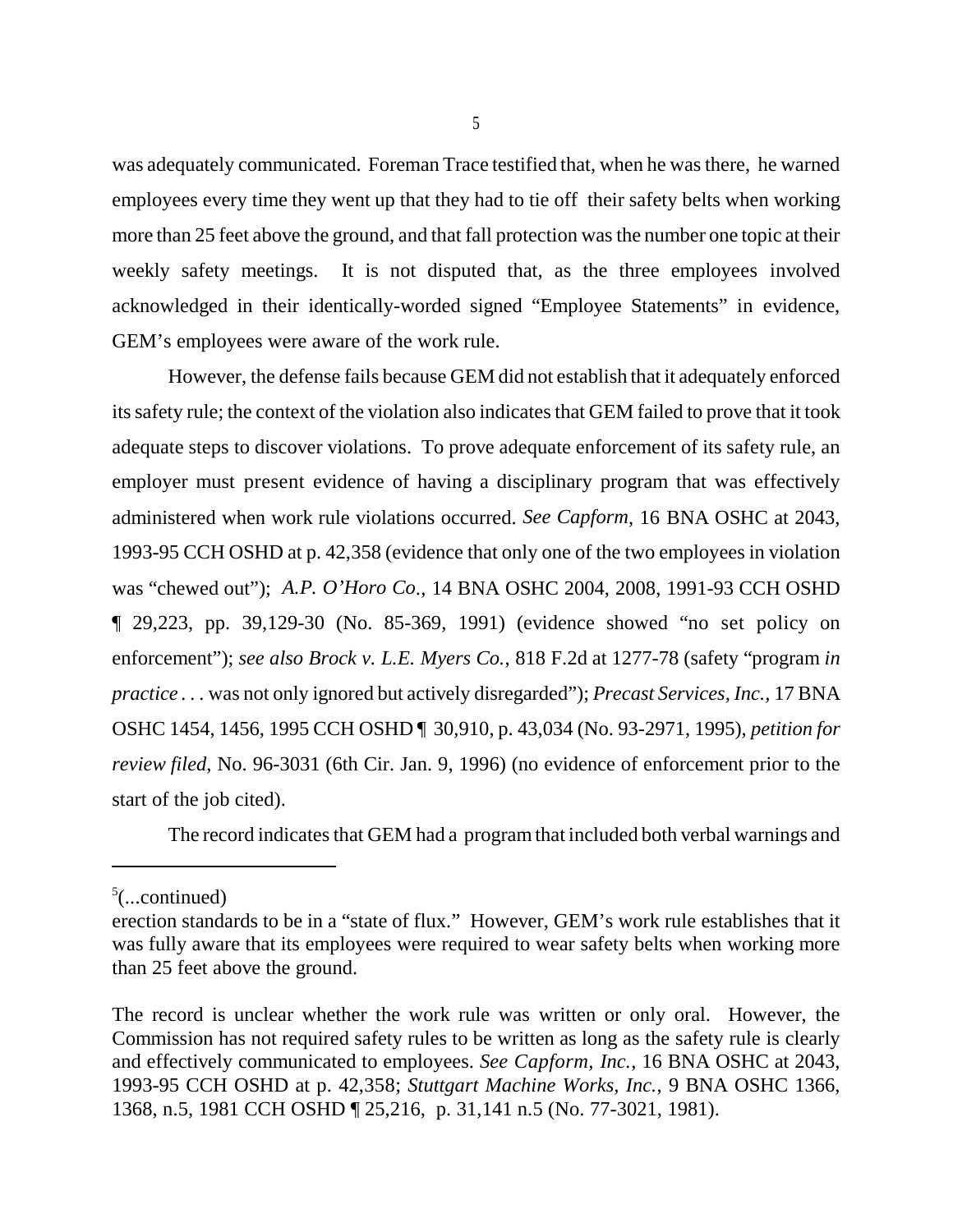increasingly severe disciplinary measures for repeated instances of misconduct. GEM ironworker Jerome Laub testified that the first time that an ironworker is caught not tied off, GEM would issue a verbal reprimand; for the second offense, GEM would issue a written warning; and for further offenses, dismissal could result. Included in GEM's safety manual is a copy of GEM's "Employee Written Warning of Disciplinary Action." GEM argues that it effectively enforced its work rule by this disciplinary program.

The judge agreed with GEM that it had effectively enforced the rule. He relied particularly on his findings that "there is no evidence that other violations of the rule occurred or that any of the employees involved had been disciplined for such violations in the past[,]" and "[t]he unrebutted, uncontradicted testimony and evidence on this record is to the effect that the employees . . . were . . . subject to more stringent discipline for future violations."

We determine that those findings by the judge are contrary to the evidence. The foreman gave unrebutted testimony that there were three instances of noncompliance with GEM's safety belt work rule in the month prior to the inspection, and that he had orally reprimanded each of those ironworkers. One of those employees, Rick Cole, was among the three employees that the compliance officer observed without fall protection during the inspection. Yet, instead of receiving a written reprimand after this second infraction of GEM's safety belt rule, as required by GEM's own progressively more stringent disciplinary program, Cole declares in his signed "Employee Statement" in evidence that he received only a verbal warning.<sup>6</sup>

Foreman Trace testified that the only type of reprimand issued for violations of this

<sup>&</sup>lt;sup>6</sup>Post-inspection discipline may be considered in determining if a work rule was effectively enforced, provided that it is viewed in conjunction with pre-inspection discipline. *See, e.g., R. Zoppo Co.*, 9 BNA OSHC 1392, 1396 & n.7, 1981 CCH OSHD ¶ 25,230, p. 31,184 n.7 (No. 14884, 1981); *Asplundh Tree Expert Co*., 7 BNA OSHC 2074, 2080, 1980 CCH OSHD ¶ 24,147, p. 29,347 (No. 16162, 1979); *see also Precast Services*, 17 BNA OSHC at 1456, 1995 CCH OSHD at p. 43,034.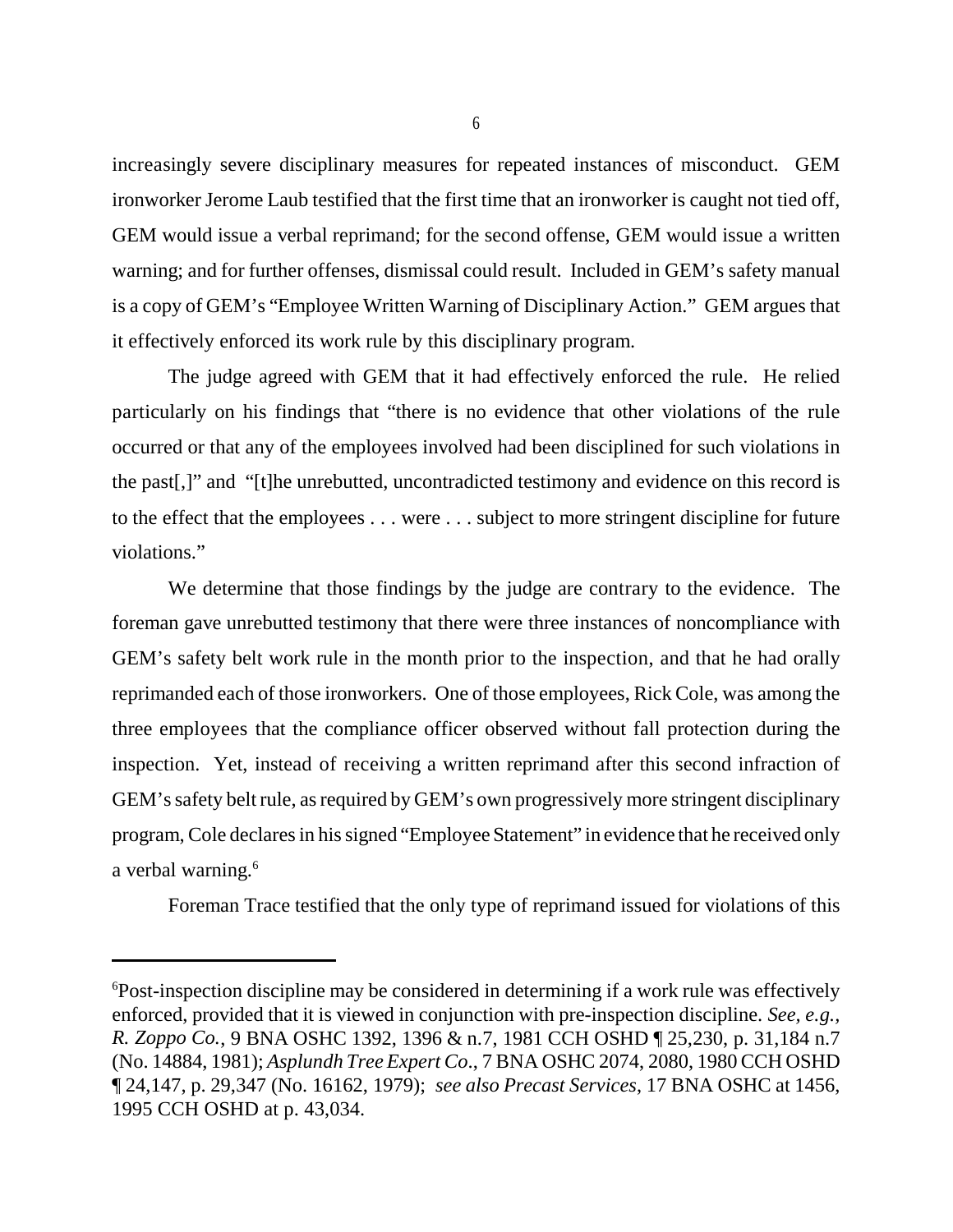work rule were verbal ones, and there is no evidence otherwise in the record of more stringent enforcement. While there is no express regulatory requirement that second infractions must result in more than a verbal reprimand, evidence of verbal reprimands alone suggests an ineffective disciplinary system. *Pace Constr. Corp*., 14 BNA OSHC 2216, 2218- 19, 1991-93 CCH OSHD ¶ 29,333, pp. 39,428-29 (No. 86-758, 1991); *see Precast*, 17 BNA OSHC at 1455, 1995 CCH OSHD at p. 43,034. Only in a rare case, like *Alabama Pwr. Co.*, 13 BNA OSHC 1240, 1986-87 CCH OSHD ¶ 27,892 (No. 84-357, 1987), where an employer has a long, near-unblemished safety and health history, despite frequent opportunities for violations, can that employer establish that its work rule was effectively enforced by only oral reprimands. *See Precast*, 17 BNA OSHC at 1456, 1995 CCH OSHD at p. 43,034.

The record here shows that this is not such a rare case. Instead of a long, nearunblemished history, here there were three violations of the same work rule in the month prior to the inspection. This fact indicates that the oral reprimands were ineffective in preventing employees from violating the work rule. *See, e.g., Pace Constr. Corp.*, 14 BNA OSHC at 2218-19, 1991-93 CCH OSHD at pp. 39,428-29) (fact that oral warnings given to every employee on the job shows work rule ignored on widespread basis); *Wallace Roofing Co*., 8 BNA OSHC 1492, 1495, 1980 CCH OSHD ¶ 24,515, p. 29,974 (No. 76-4844, 1980) (employer aware that particular employee persisted in failing to comply with rule following oral warnings). Moreover, foreman Trace seemed to recognize the ineffectiveness of oral reprimands when he agreed there was "a problem getting the employees to tie off on this job" and therefore he had to keep reminding the ironworkers to use safety belts each time they went up. In addition, GEM's failure to issue to ironworker Cole a written reprimand, although it was his second violation of the work rule, demonstrates that GEM did not follow its own safety program, as outlined in employee Laub's testimony. This fact undermines GEM's claim that its oral reprimands provided adequate enforcement, as does the fact that GEM, as employer of about 500 employees overall (fifteen at this site), failed to introduce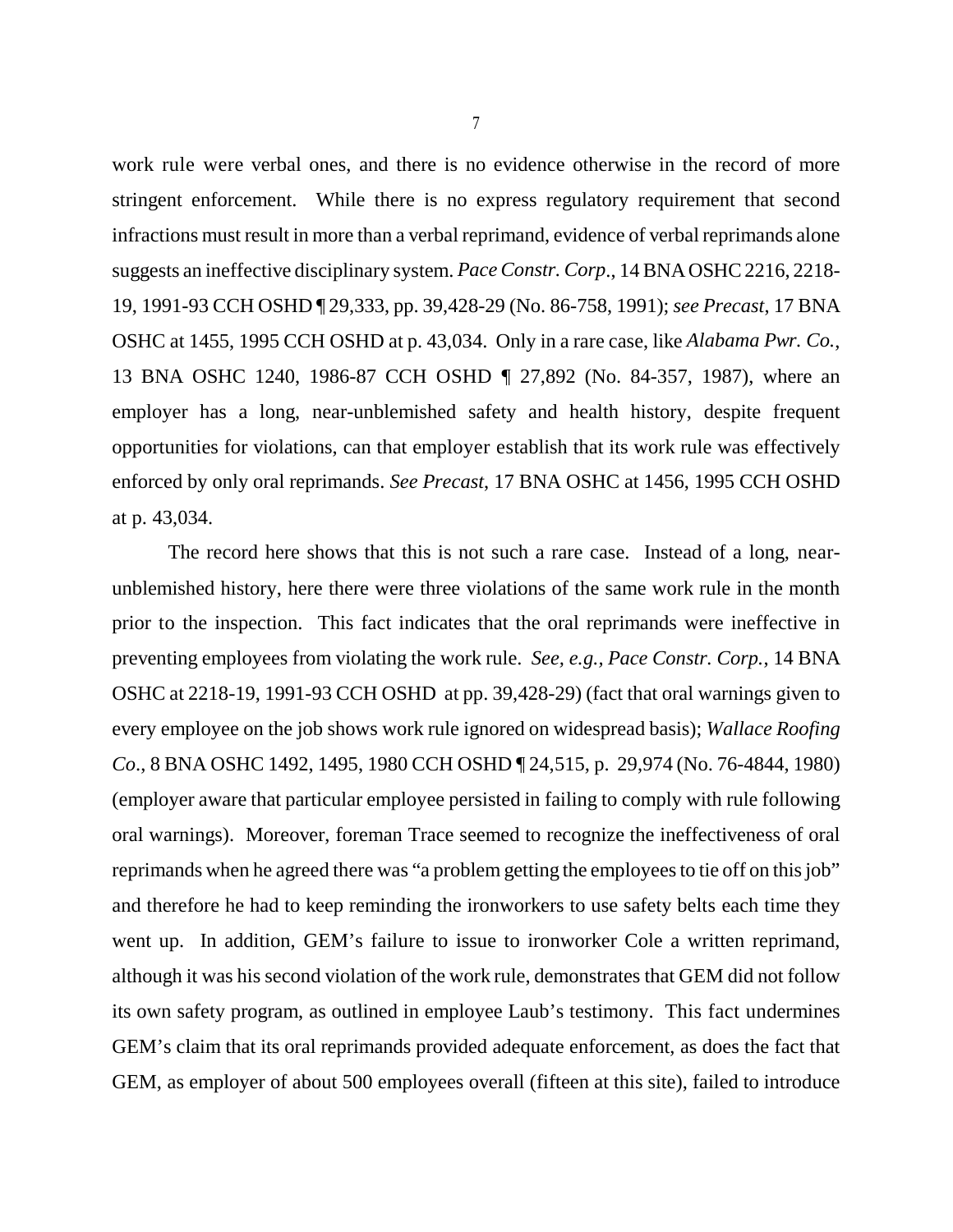any evidence that it had ever taken any more stringent measures to enforce this work rule than oral reprimands.7

Finally, we note that none of the three employees on the beams were using the required fall protection. Where all the employees participating in a particular activity violate an employer's work rule, the unanimity of such noncomplying conduct suggests ineffective enforcement of the work rule. *E.g., Falcon Steel Co.*, 16 BNA OSHC 1179, 1194, 1993-95 CCH OSHD ¶ 30,059, p. 41,343 (No. 89-2883, 1993) (consolidated); *Daniel Intl. Corp.*, 9 BNA OSHC 1980, 1983 n.9, 1981 CCH OSHD ¶ 25,492, p. 31,790 n.9 (No. 15690, 1981).

As the facts discussed above suggest, the evidence that GEM did not enforce its plan goes hand in hand with the evidence that GEM did not take adequate steps to discover violations of its work rule. As noted above, contrary to the judge's finding, the evidence shows (and GEM acknowledges) that employees had been orally reprimanded in the weeks prior to the inspection. Moreover, in defense of the violation at issue, GEM relies in its brief on review on the premise that ironworkers maintained a large degree of discretion in the use of fall protection "and in fact did not use such devices most of the time." While this context should have been cause enough for careful monitoring, the circumstances of the day of the inspection provided further cause. It had snowed earlier in the day. After deciding at 7:30 a.m. that the beams were too slippery, foreman Trace assigned the employees other work. He left it to their discretion as to when they would go up on the beams. Despite knowing of the ironworkers' reluctance to use safety belts, the foreman did not follow up by observing the employees later, and therefore he was uncertain when they went up. *See generally Gary*

<sup>7</sup> We note that while the compliance officer testified that GEM's *overall* enforcement program was "above average," he specifically testified that GEM's enforcement program *for safety belts* was *not*. Even foreman Trace seemed to acknowledge the relative weakness in safety belt enforcement by characterizing employee compliance before the inspection as "probably good," while at the time of the hearing it was "excellent." The compliance officer gave other important aspects of GEM's safety program (comprehensiveness of safety and health program, communication of program to employees, and safety and health training) no more than an "average" rating on the evaluation form in evidence.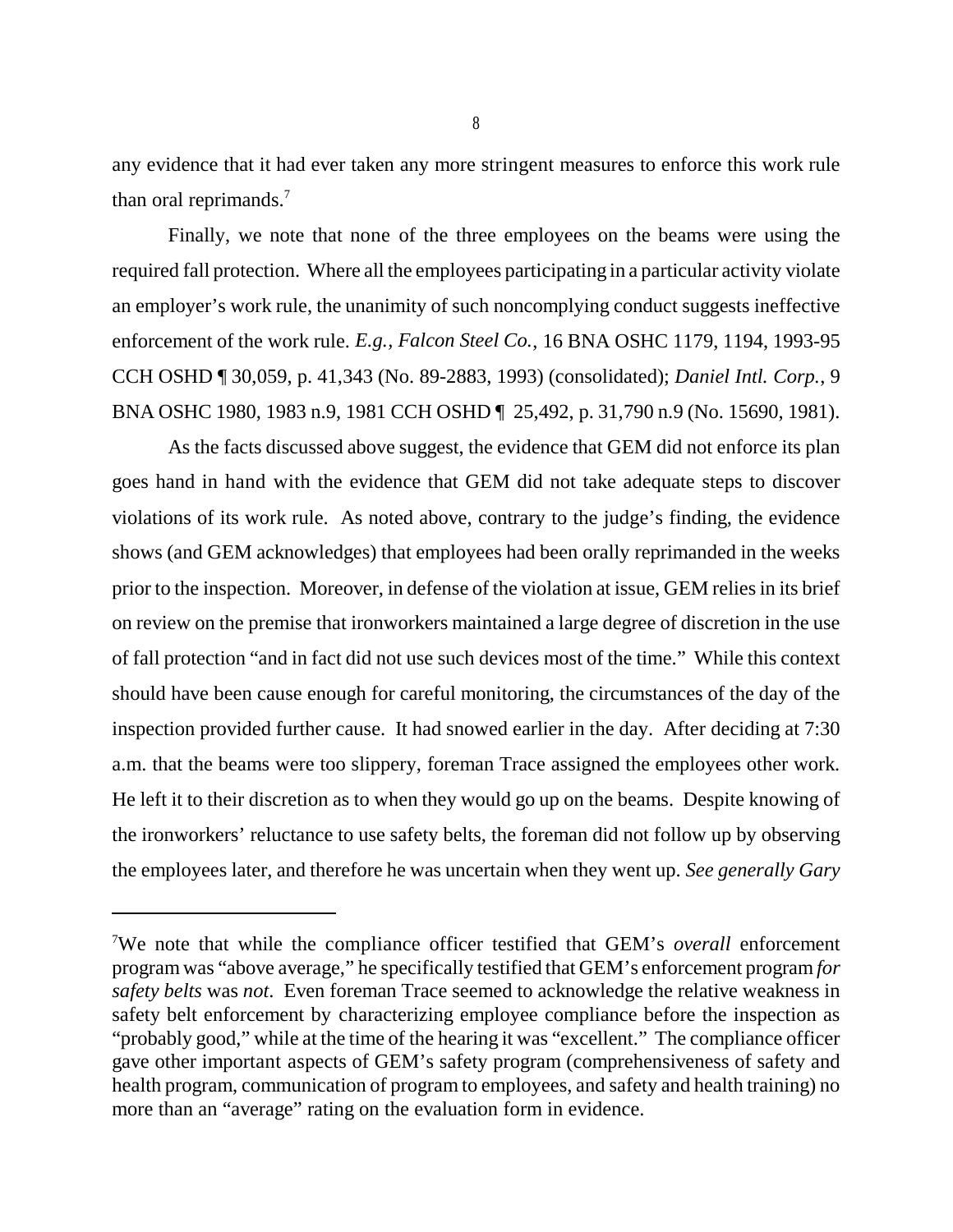*Concrete Prods., Inc.,* 15 BNA OSHC 1051, 1056, 1991-93 CCH OSHD ¶ 29,344, p. 39,453 (No. 86-1087, 1991).

In this case, the violation arose in the context where GEM had special reason to be concerned that ironworkers would not be abiding by the work rule at issue. We find that GEM failed to prove this element of the unpreventable employee misconduct defense as well.

In sum, for the reasons stated above, we find that GEM failed to establish that the violation was the result of unpreventable employee misconduct.<sup>8</sup>

<sup>8</sup> Chairman Weisberg notes that his dissenting colleague analogizes the Commission's rejection of recognized affirmative defenses to Lucy pulling the football away as Charlie Brown is about to kick it. In light of her stated misgivings then, he wonders why, with the exception of this case and one other case in which the majority vacated the citation on other grounds, she has consistently voted with the majority in rejecting the recognized affirmative defense at issue here, the unpreventable employee/supervisory misconduct defense. *See Superior Elec. Co.*, 17 BNA OSHC 1635, 1637, 1996 CCH OSHD ¶ 31,060, p. 43,321 (No. 91-1597, 1996), *petition for review filed*, No. 96-3824 (6th Cir. July 29, 1996); *Precast Serv., Inc.,* 17 BNA OSHC at 1456*,* 1995 CCH OSHD at p. 43,034; *Ceco Corp,*, 17 BNA OSHC 1173, 1176, 1995 CCH OSHD ¶ 30,742, p. 42,703 (No. 91-3235, 1995); *Valdak Corp.*, 17 BNA OSHC 1135, 1136, 1993-95 CCH OSHD ¶ 30,759, p. 42,740 (No. 93-0239, 1995), *aff'd,* 73 F.3d 1466 (8th Cir. 1996); *Centex-Rooney Constr. Co.,* 16 BNA OSHC 2127, 2130, 1993-95 CCH OSHD ¶ 30,621, p. 42,410 (No. 92-851, 1994); *Capform, Inc.,* 16 BNA OSHC at 2043, 1993-95 CCH OSHD at p. 42,358; *Wheeling-Pittsburgh Steel Co.*, 16 BNA OSHC 1780, 1784, 1993-95 CCH OSHD ¶ 30,445, pp. 42,039-40 (No. 91-2524, 1994); *Nooter Constr. Co.*, 16 BNA OSHC at 1578, 1993-95 CCH OSHD at p. 41,841; *Kraft Food Ingredients Corp.*, 16 BNA OSHC 1393, 1401, 1993-95 CCH OSHD ¶ 30,213, pp. 41,588-89 (No. 88-1736, 1993); *Foster-Wheeler Constr.,* 16 BNA OSHC 1344, 1349, 1993-95 CCH OSHD ¶ 30,183, p. 41,526 (No. 89-287, 1993); *Falcon Steel Co.,* 16 BNA OSHC 1179, 1194, 1991-93 CCH OSHD ¶ 30,059, pp. 41,342-44 (No. 89-2883, 1993)(consolidated); *Jersey Steel Erectors,* 16 BNA OSHC 1162, 1164, 1993-95 CCH OSHD ¶ 30,041, pp. 41,216-17 (No. 90-1307, 1993), *aff'd,* 19 F.3d 643 (3d Cir. 1994); *L.E. Myers Co.,* 16 BNA OSHC 1037, 1042, 1993-95 CCH OSHD ¶ 30,016, pp. 41,127-28 (No. 90-945, 1993); *Pride Oil Well Serv.,* 15 BNA OSHC 1809, 1816, 1991-93 CCH OSHD ¶ 29,807, p. 40,585 (No. 87-692, 1992); *Mosser Constr.,* 15 BNA OSHC 1408, 1415*,* 1991*-*93 CCH OSHD ¶ 29,546, pp. 39,905-6 (No. 89-1027, 1991); *A.P. O'Horo Co.*, 14 BNA OSHC at 2008, 1991-93 CCH OSHD at pp. 39,129-30. In his view, perhaps a more (continued...)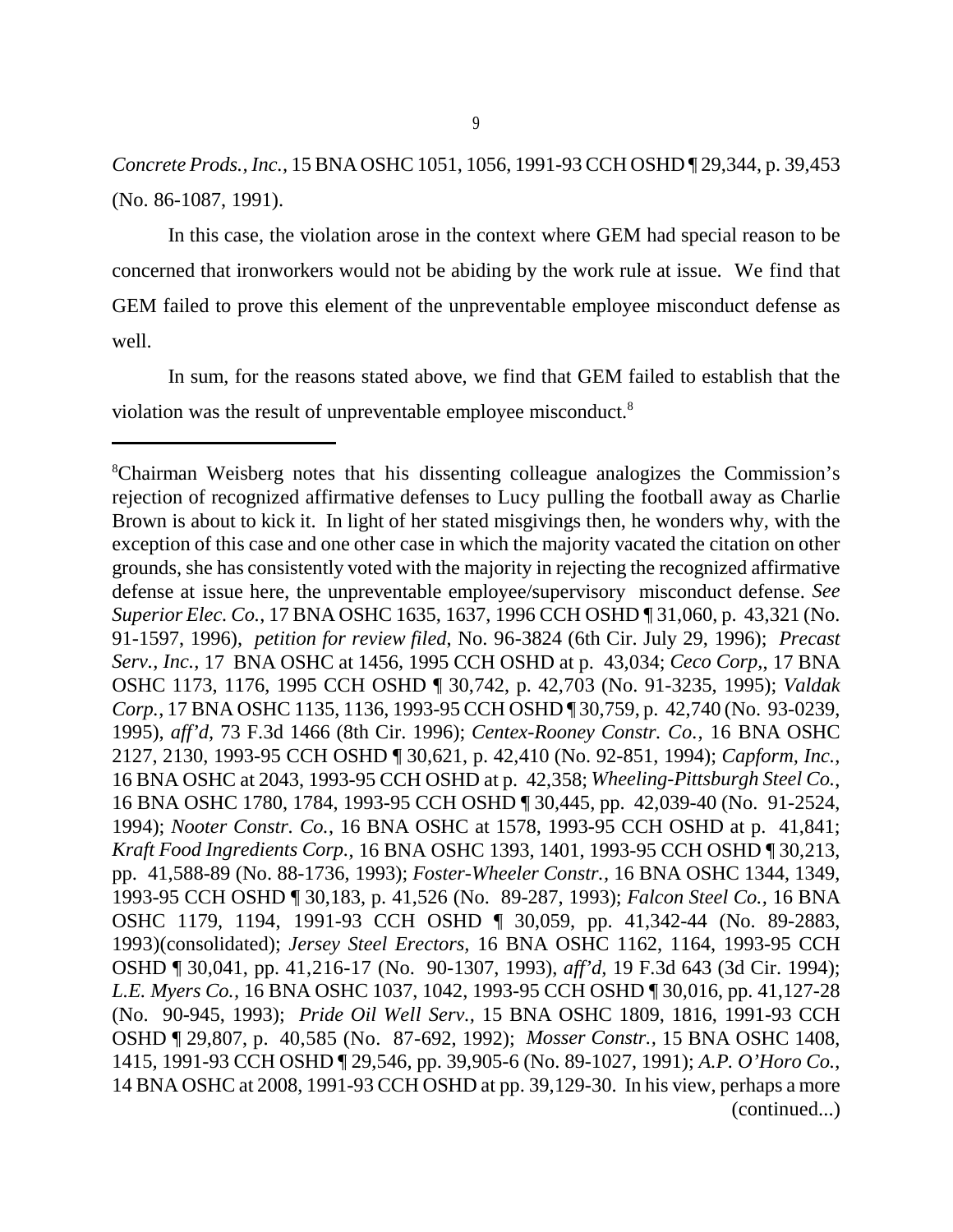### *Classification of Violation*

The allegation that the present citation was repeated is based on a previous citation issued in August 1992 for a serious violation of the general duty clause, section 5(a)(1), 29 U.S.C. § 654(a)(1), of the Occupational Safety and Health Act of 1970, 29 U.S.C. §§ 651- 678 ("the Act"). The Secretary introduced into evidence only the first page of that citation, which describes the violation as follows:

Outside, south side of building employee performing miscellaneous iron work at the roof edge was exposed to a fall hazard of approximately 21 ft. Among others, some feasible and useful methods to correct this hazardous condition would be to use [. . .]

The remainder of the citation was not introduced into evidence. The citation resulted in a settlement agreement.

When the Secretary alleges a repeated violation, the Secretary has the burden of establishing that the violations were substantially similar. *Potlatch Corp.*, 7 BNA OSHC 1061, 1063, 1979 CCH OSHD ¶ 23,294, p. 28,171 (No. 16183, 1979). Where the citations involve the same standard, the Secretary makes a *prima facie* showing of "substantial similarity" by showing that the prior and present violations are for failure to comply with the same standard. The burden then shifts to the employer to rebut that showing. *Monitor Constr. Co.*, 16 BNA OSHC 1589, 1594, 1993-95 CCH OSHD ¶ 30,338, p. 41,825 (No. 91- 1807, 1994). However, where, as here, the citations involve different standards, the Secretary must adduce sufficient evidence to show substantial similarity of the violations. *Monitor*, 16 BNA OSHC at 1594, 1993-95 CCH OSHD at pp. 41,825-26.

To meet this burden, the Secretary must show that the two violations involve similar

<sup>8</sup> (...continued)

apt football analogy for his dissenting colleague might be that one can't play on both sides of the line of scrimmage at the same time. He notes further that his dissenting colleague was part of the majority in the Commission's decision in *New York State Elec. & Gas Corp.,* 17 BNA OSHC 1129, 1995 CCH OSHD ¶ 30,745 (No. 91-2897, 1995), *rev'd,* 88 F.3d 98 (2d Cir. 1996), another fact which appears to have entirely escaped her.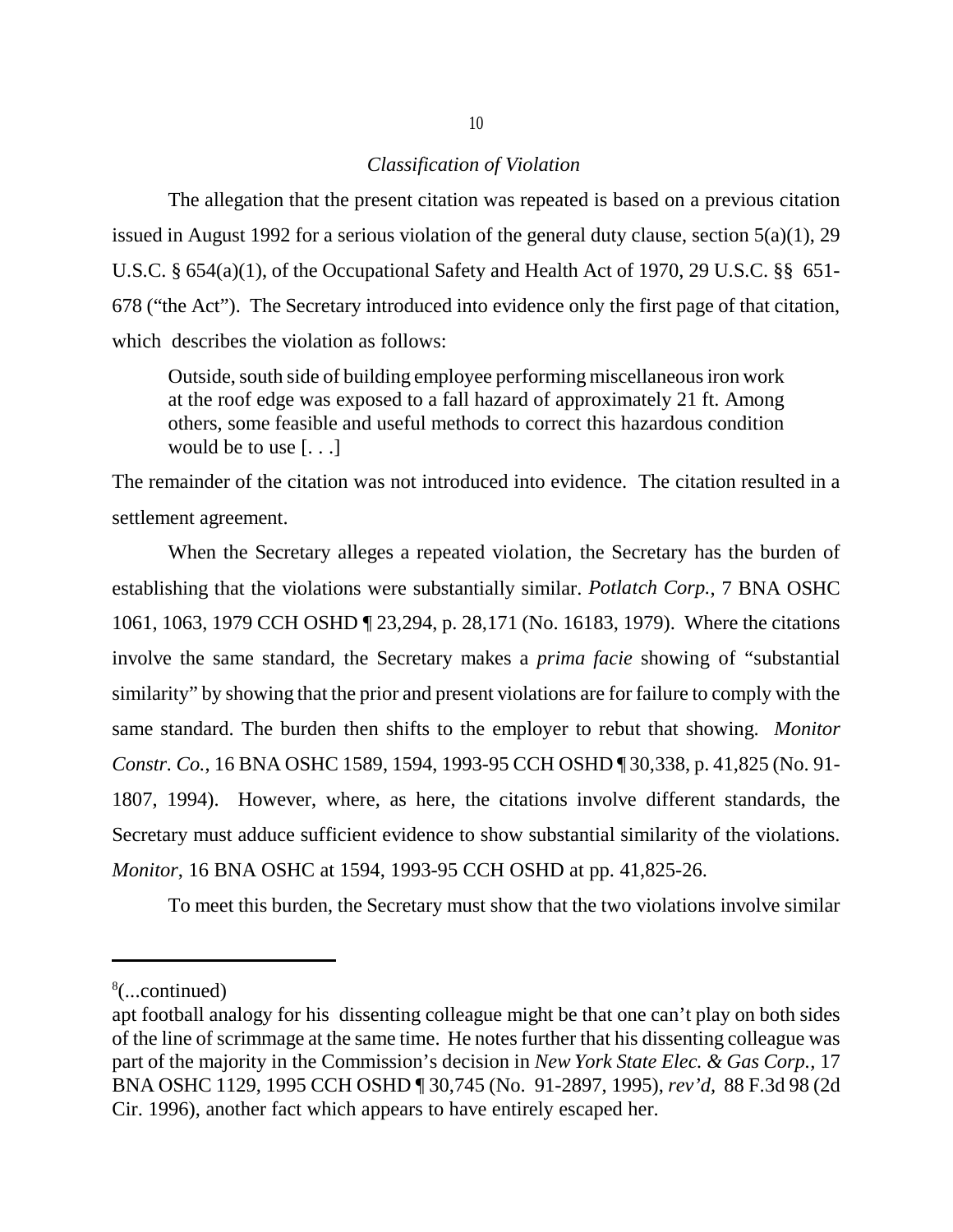hazards. *Id.* The Secretary argues that the fall hazards involved in the current and earlier citations are substantially similar based on the heights involved--26 to 31 feet and 21 feet, respectively--and the fact that a fall from those heights could have resulted in death or serious physical harm.

That the possible fall differences varied somewhat does not mean that the hazards are not substantially similar. *Stone Container Corp.*, 14 BNA OSHC 1757, 1762, 1987-90 CCH OSHD ¶ 29,064, p. 38,819 (No. 88-310, 1990). Indeed, the Commission has held that the difference between fall distances of 15 and 30 feet was not so dissimilar as to preclude a finding of repeated. *J.L. Foti Constr. Co., Inc.*, 8 BNA OSHC 1281, 1284, 1980 CCH OSHD ¶ 24,421, p. 29,782 (No. 76-4429, 1980)(consolidated). Moreover, a violation of a standard can be repeated even though based on a previous violation of the general duty clause. *Potlatch,* 7 BNA OSHC at 1064, 1979 CCH OSHD at p. 28,172. However, the Secretary must show more than just that the fall distances are similar to establish that the violations are substantially similar; he must show substantial similarity based on the circumstances surrounding the hazard. *See Monitor Constr.,* 16 BNA OSHC at 1594, 1993- 95 CCH OSHD at p. 41,826 (hidden hazard of falling into manhole when its cover breaks or shifts is not substantially similar to hazard of stumbling into a beam trough).

In this case, we conclude that the evidence regarding the particular circumstances of the first citation is insufficient to establish that the violations were substantially similar. The 1992 citation indicates only that an employee doing ironwork at the roof edge was exposed to a 21-foot fall. The record fails to disclose the circumstances surrounding the hazard, such as whether the employee was standing on a roof with a substantial floor, or whether the employee was working from a roof sufficiently unfinished to require walking across and straddling the beams. Even the method of abatement suggested by the Secretary for the section  $5(a)(1)$  citation is not in the record, because the next page of the citation is not in evidence. On this record, we cannot conclude that the citations for the standard and section 5(a)(1) of the Act were substantially similar merely because they both involved fall hazards.

Although we find that the violation was not repeated, we classify this violation as serious under section 17(k) of the Act, 29 U.S.C.  $\S$  666(k), because GEM did not dispute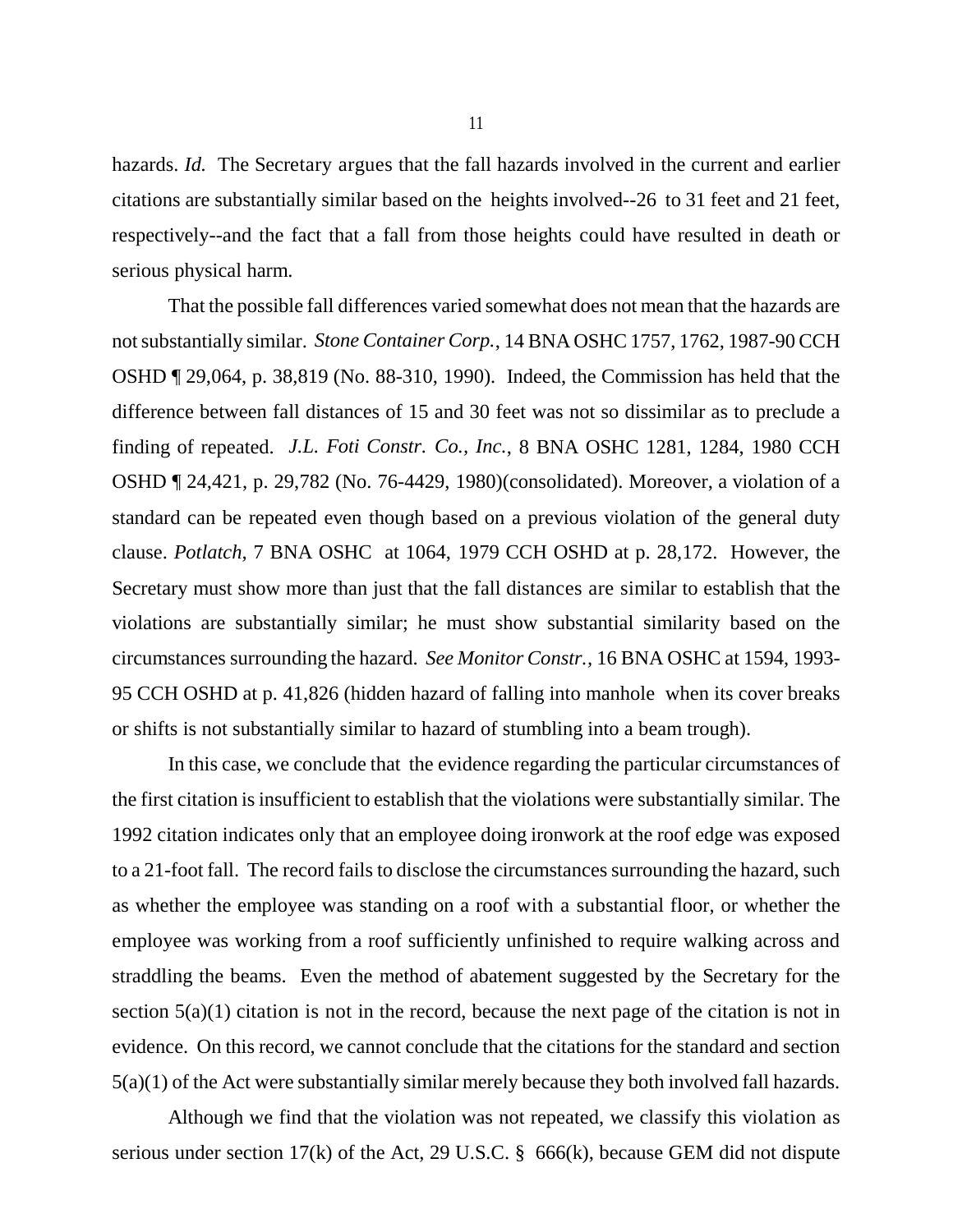the compliance officer's testimony that any fall could have resulted in death or serious physical harm. *See generally, Simplex Time Recorder Co.*, 12 BNA OSHC 1591, 1597, 1984-85 CCH OSHD ¶ 27,456, p. 35,572 (No. 82-12, 1985).

### *Penalty*

GEM is a large employer with approximately 500 employees. The gravity of the violation was high because severe injury could have resulted from falling over 25 feet, and the probability of injury was high because three employees were exposed to such falls on a day when it had snowed, therefore increasing the likelihood that the beams were wet and slippery. Although the compliance officer agreed that the sun would have melted the snow, he also noted that once an area fell into shadow, any water on the steel would have turned to ice.

While GEM does have a good overall safety program and, therefore, is entitled to some credit for good faith, we are not unmindful that the work rule violations did suggest a pattern of misconduct that should have been addressed by the company prior to this citation. Finally, GEM's safety history reveals a prior serious violation of the Act involving fall protection, the section  $5(a)(1)$  item discussed above. Based on the statutory criteria in section 17(j) of the Act, 29 U.S.C. § 666(j), discussed above, we find that a penalty of \$5000 is appropriate.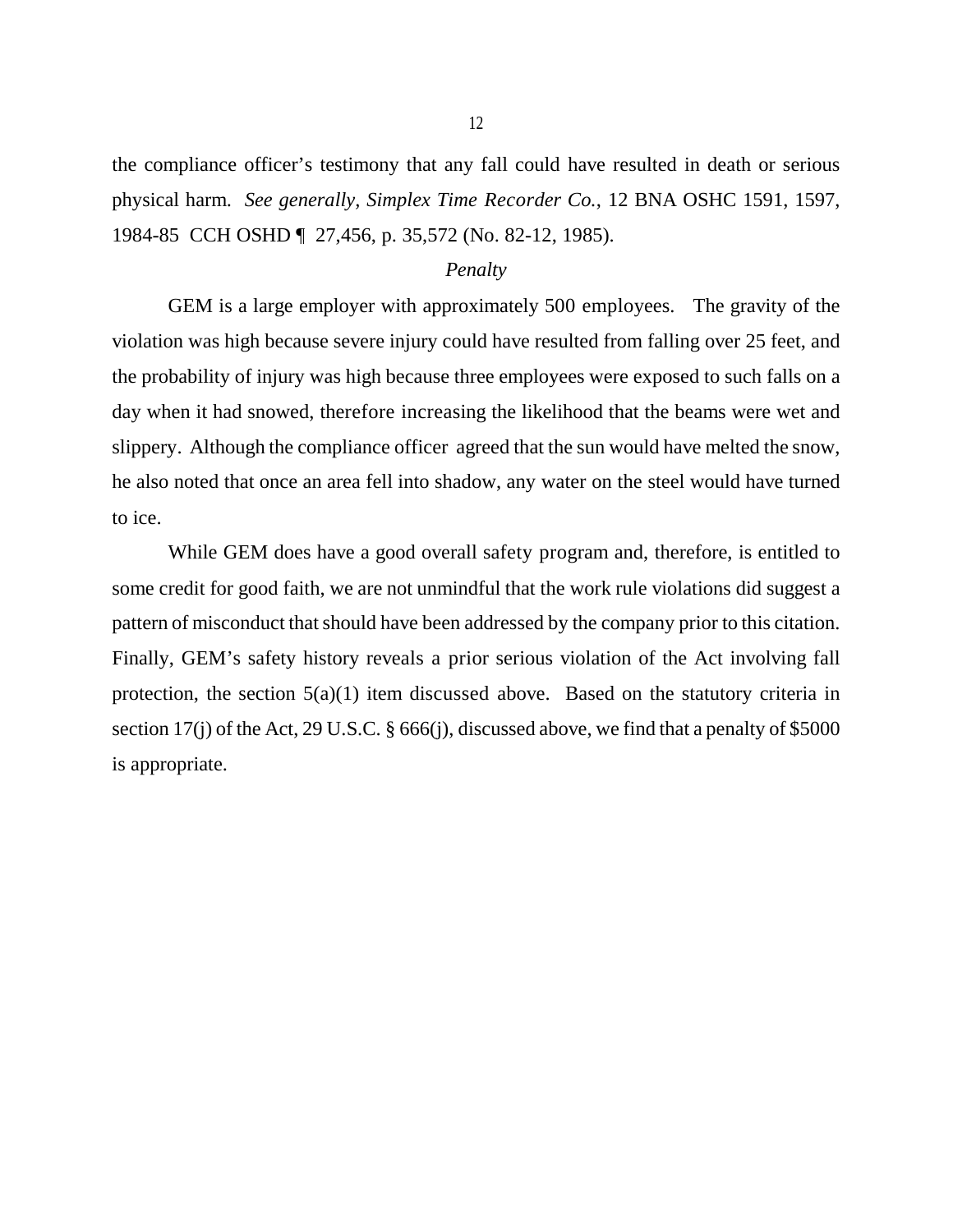# *Order*

Accordingly, we find a serious violation of section 1926.105(a) and assess a penalty of \$5000.

/s/

Stuart E. Weisberg Chairman

 $\sqrt{s/2}$ 

Daniel Guttman Commissioner

Dated: December 6, 1996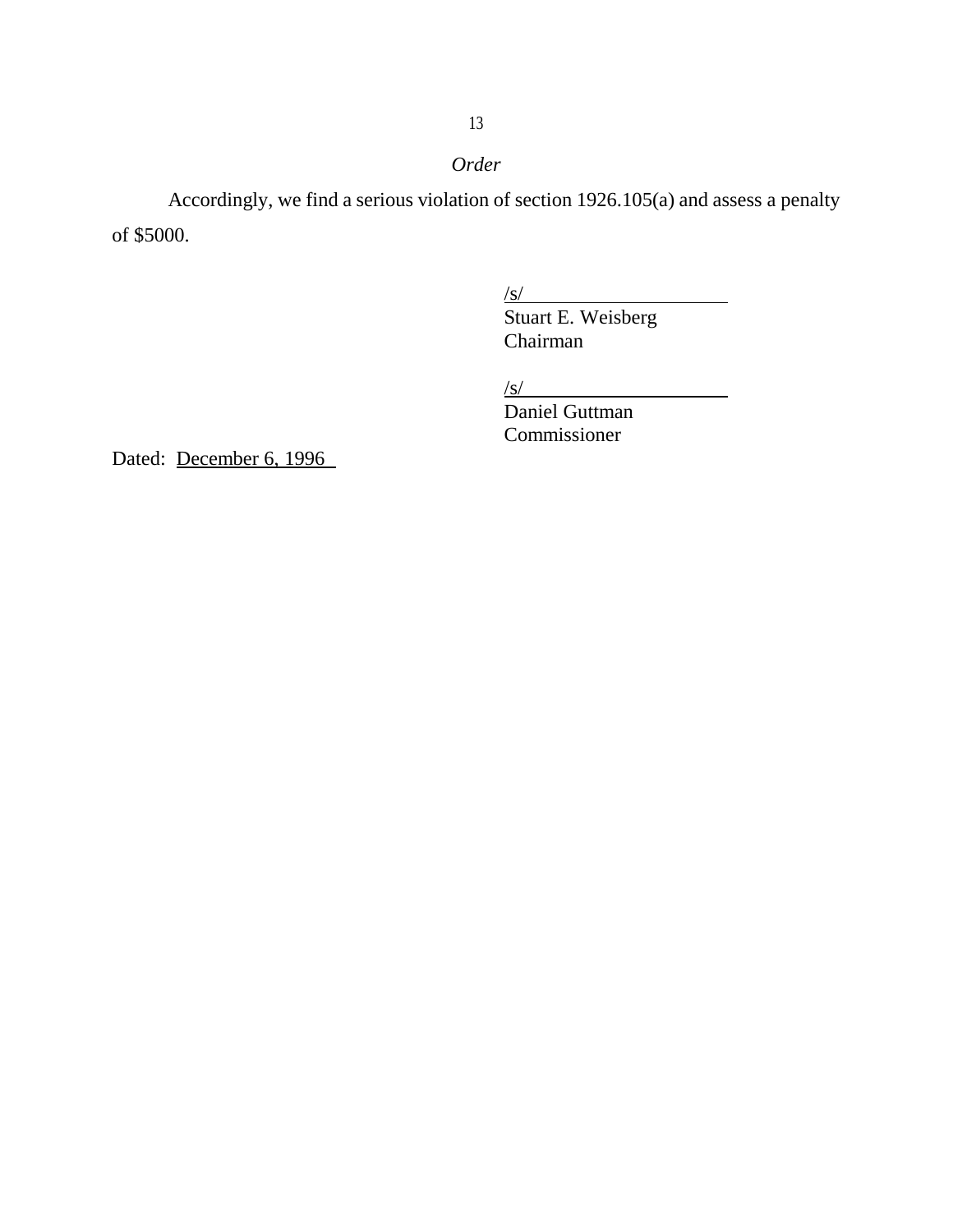### MONTOYA, Commissioner, dissenting:

For the reasons stated below, I disagree with the majority's decision to reverse Judge Schoenfeld's finding that the alleged violation of 29 C.F.R. § 1926.105(a) resulted from unpreventable employee misconduct. Furthermore, unlike the majority, I consider the recent decision of the Second Circuit Court of Appeals in *New York State Electric & Gas Corporation v. Secretary of Labor,* 88 F.3d 98, 107-78 (2nd Cir. 1996), *rev'g & remanding* 17 BNA OSHC 1129, 1993-95 CCH OSHD ¶ 30,745 (No. 91- 2897, 1995) to be significant enough to justify discretionary review on the closely-related issue of whether the Secretary has established a basis upon which GEM can be properly charged with knowledge of this violation, even though this issue was neither directed for review nor briefed by the parties. *See Hamilton Die Cast, Inc.*, 12 BNA OSHC 1797, 1803, 1986-87 CCH OSHD ¶ 27,576, p. 35,825 (No. 83-308, 1986) (issue not directed for review remains within Commission's jurisdiction and may be reviewed after parties are afforded any necessary opportunity to brief issue). *Cf. John T. Brady & Co.*, 10 BNA OSHC 1385, 1386, 1982 CCH OSHD ¶ 25,941, p. 32,502 (No. 76-2894, 1982), *rev'd on other grounds*, No. 82-4082 (2d Cir., Oct. 14, 1982) (due to issuance of controlling precedent after direction for review, case was decided on grounds other than those specified in direction for review).

In this case, GEM has followed the line of Commission authority that requires an employer to plead "unpreventable employee misconduct" as an affirmative defense, thereby assuming the burden of proving: (1) it had workrules designed to prevent the violation; (2) it adequately communicated those rules to its employees; (3) it took steps to discover violations of the rules; and (4) it effectively enforced the rules when violations were discovered. *Marson Corp.,* 10 BNA OSHC 1660, 1662, 1982 CCH OSHD ¶ 26,075, p. 32,804 (No. 78-349, 1982). In support of this affirmative defense, GEM has offered certain facts to demonstrate that it did in fact have an adequate safety program. However, as Chairman Rowland's dissent in *Marson* made clear, the Commission's practice up to that point had been to accept the same evidence as rebuttal of the Secretary's *prima facie* proof of employer knowledge. *Marson Corp.*, 10 BNA OSHC 1660, 1663-67 1982 CCH OSHD ¶ 26,075, pp. 32,805-58 (No. 78-349, 1982) (Rowland dissent). In Chairman Rowland's opinion, the majority had impermissibly shifted the burden of proof by requiring the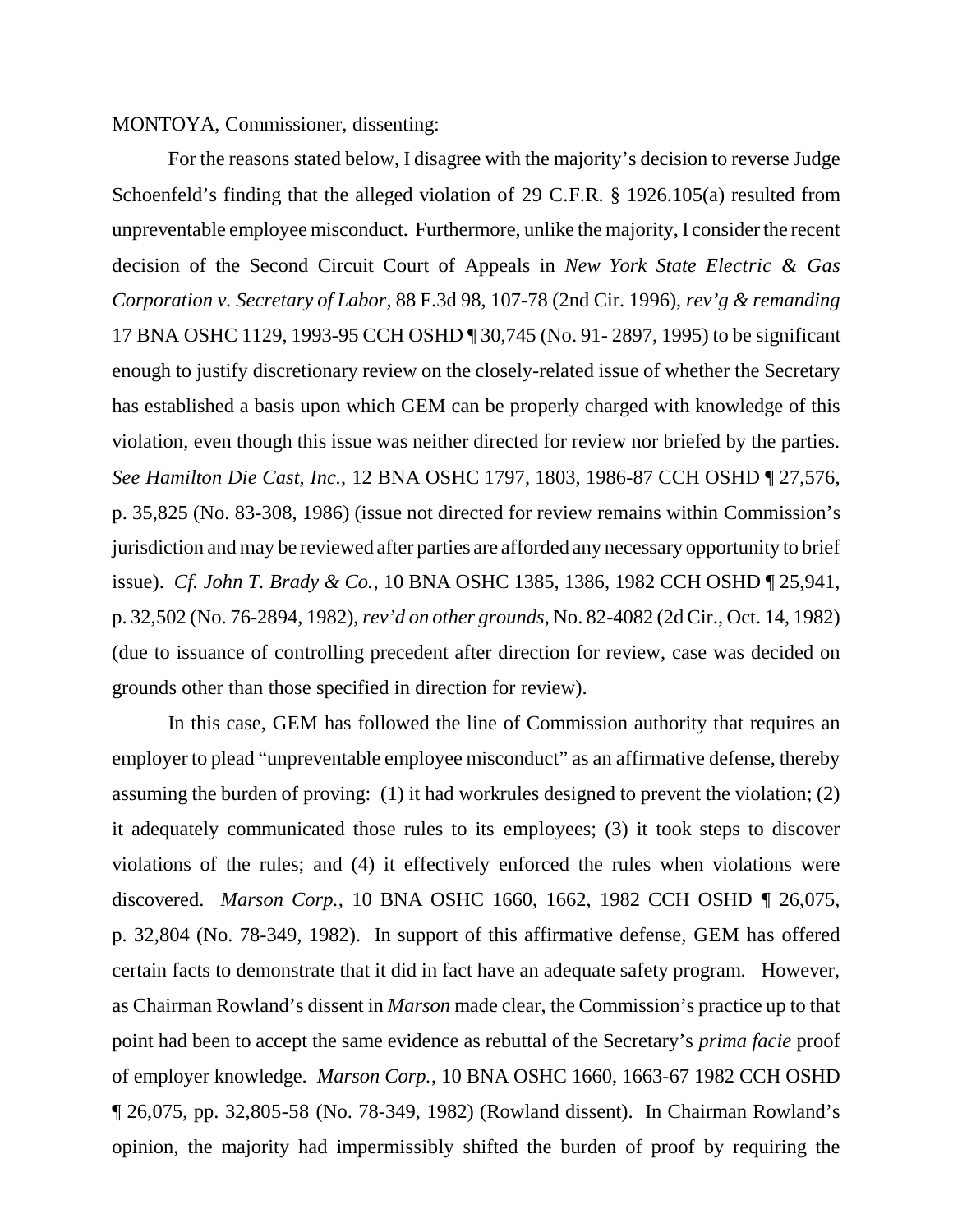employer, as part of an affirmative defense, to establish the adequacy of its safety program.<sup>9</sup>

Indeed, an employer's responsibility under the OSH Act is invariably tied to the adequacy of its safety program. However, as two Justices of the Supreme Court have recognized, the Commission and the courts have taken a "confusing patchwork of conflicting approaches" when deciding which party bears the burden of proof on this most important element of any employer contest. *Brock v. L.E. Meyers Co.,* 484 U.S. 989 (1987) (White, J., with whom Justice O'Connor joined, dissenting from denial of certiorari), 818 F.2d 1271 (6th Cir. 1987). The Second Circuit Court of Appeals recently confronted these historical inconsistencies in *New York State Electric & Gas Corporation v. Secretary of Labor,* 88 F.3d 98 (2nd Cir. 1996), arriving at what must surely be the correct resolution. In that case, the Commission had charged an employer with knowledge of a violation based on its failure to provide a supervisor at the worksite. After a comprehensive review of the decisions of its sister circuits, the court held that when an employer's knowledge is based upon its failure to establish an adequate safety program, those inadequacies must be proven by the Secretary as part of his case-in-chief. *Id*. at 108. Relying specifically on precedent from the Sixth Circuit, the circuit where this case arose, the court reasoned that:

[c]ontrary to the Secretary's suggestion, the view of the majority of the Circuits -- that unpreventable employee misconduct is an affirmative defense -- does not compel a holding that the employer bears the burden on the adequacy of its safety policy in this case. The Secretary must first make out a *prima facie* case before the affirmative defense comes into play. *See L.E. Myers*, 818 F.2d at 1277.

*Id* at 108. The court ultimately found that the Commission had acted arbitrarily and capriciously:

first, by departing without explanation from its prior decisions placing the burden regarding knowledge on the Secretary and, second, by impermissibly misconstruing the Act and applying a *per se* rule that a safety policy is inadequate if employees are not constantly monitored for safety violations.

<sup>9</sup> For a more recent case that considers the misconduct analysis both for rebuttal of *prima facie* knowledge and as an affirmative defense, see *Pride Oil Well Service*, 15 BNA OSHC 1809, 1814-1816, 1991-93 CCH OSHD ¶ 29,807, pp. 40,583-86 (No. 91-1395, 1992)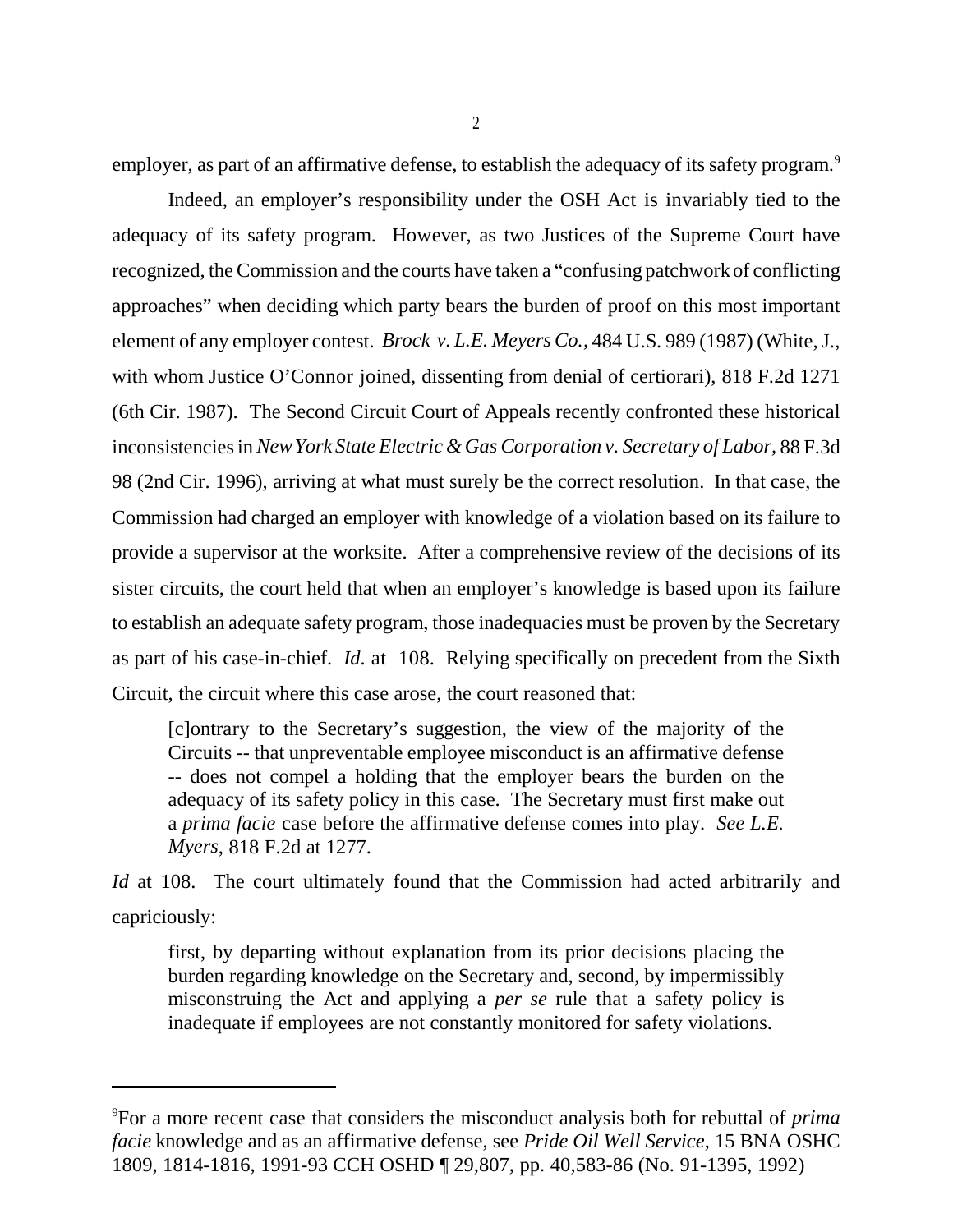*Id* at 109.

The majority here avoids this issue by limiting its step-by-step assessment of GEM's safety program to the affirmative defense of unpreventable employee misconduct. Looking at the record, however, it is clear that the Secretary has not shown that GEM's supervisors had actual knowledge of this violative condition. Furthermore, the only theory of constructive knowledge would be, as the judge found, that a GEM supervisor exercising reasonable diligence would have seen that these ironworkers were violating the fall protection standards. By imputing knowledge to GEM on this basis, the judge appears to have applied the very *per se* rule that the Second Circuit Court of Appeals disallowed in *New York Gas and Electric*. Even if one where to accept that *prima facie* knowledge has been shown, the proof that GEM has offered in support of its unpreventable employee misconduct defense is more than sufficient to rebut this theory of constructive knowledge. GEM's supervisor, foreman Trace, testified without contradiction that he warned employees to use fall protection every day, and that fall protection was the number one topic at the weekly safety meetings. This was confirmed by the ironworkers themselves, all of whom testified that they were well aware of GEM's fall protection requirements, and that they had been verbally reprimanded for not using fall protection. Even OSHA's compliance officer rated the overall enforcement of GEM's safety program as "above average." Based on the above, the judge plainly erred in charging GEM with knowledge of this violative condition.<sup>10</sup>

<sup>&</sup>lt;sup>10</sup>The principle upon which proof of an adequate safety program was shifted from rebuttal of *prima facie* knowledge to support of an affirmative defense has entirely escaped me, just as it escaped Chairman Rowland in *Marson Corporation,* 10 BNA OSHC 1660, 1663-67, 1982 CCH OSHD ¶ 26,075, pp. 32,805-8 (No. 78-349, 1982)(Rowland dissent) and the Second Circuit Court of Appeals in *New York State Electric & Gas Corporation v. Secretary of Labor,* 88 F.3d 98 (2nd Cir., 1996). Indeed, I can think of no case in which evidence of an adequate safety program would fail to rebut the Secretary's *prima facie* proof of knowledge, yet would still support an affirmative defense. It occurs to me that there have been only two practical effects of the Commission's treatment of "unpreventable employee misconduct" as an affirmative defense: first, it shifts to the employer the burden of proving that its safety program *is* adequate and, second, by encouraging the employer to come forward with the details of its safety program, it increases the likelihood that the employer (continued...)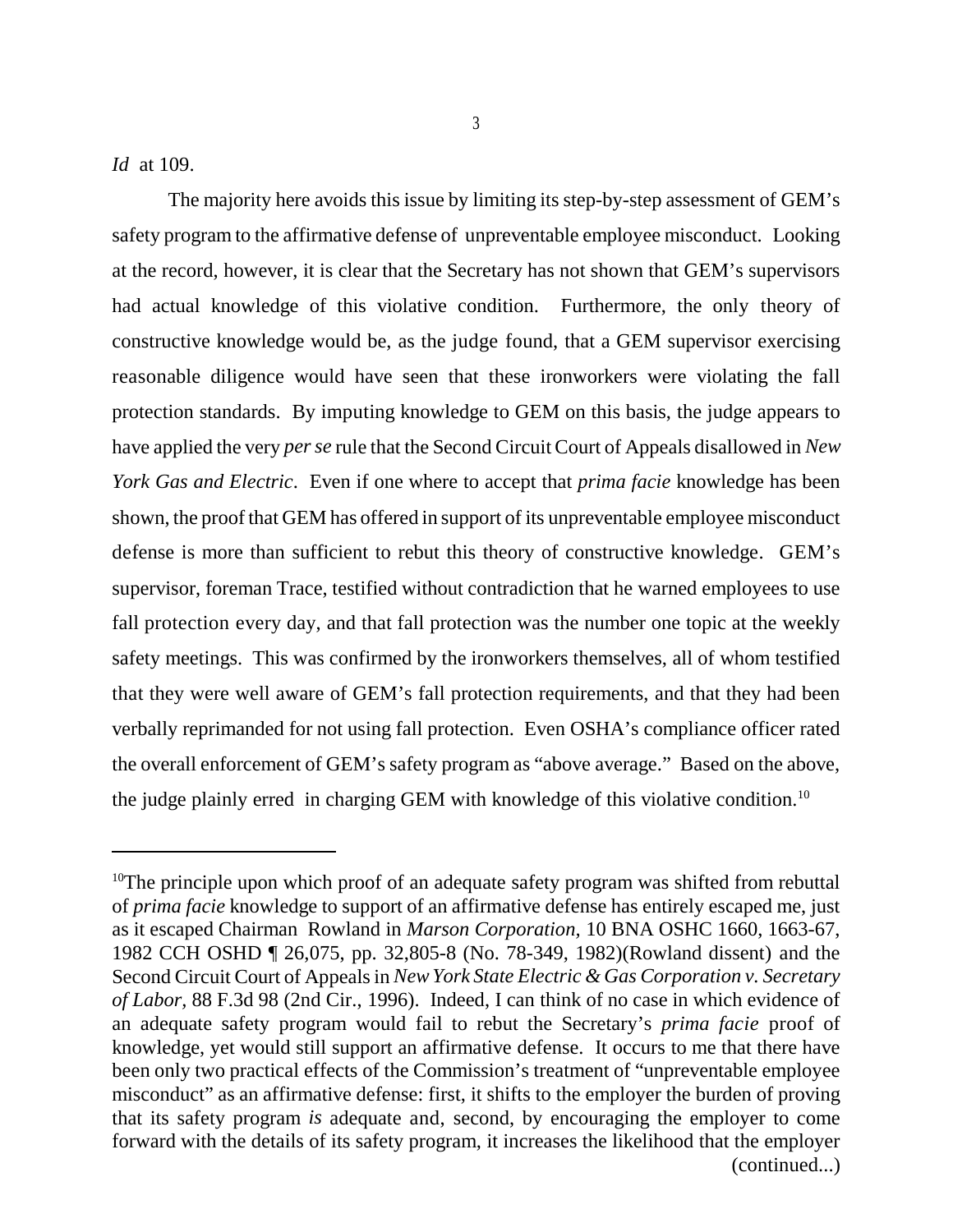Repeating again the words of the Second Circuit Court of Appeals, "[t]he Secretary must first make out a *prima facie* case before the affirmative defense comes into play. *See L.E. Myers*, 818 F. 2d at 1277." *New York Electric & Gas*, 88 F.3d at 108. I have stated my position that the safety program evidence offered by the employer here is properly considered as rebuttal of the Secretary's *prima facie* case. However, even if I were willing to concede that the Secretary has established employer knowledge, this same evidence supports Judge Schoenfeld's decision to grant the unpreventable employee misconduct defense as pleaded by GEM in this case. The majority has not taken issue with the judge's findings on the first two elements of this defense (workrules designed to prevent the violation and adequate communication of those rules to employees). There is no dispute that GEM had workrules regarding fall protection that would have prevented this violation. Though it is unclear whether the workrules were reduced to writing and included in GEM's "Safety Program," the Commission has not, as the majority recognizes, required such workrules to be written so long as they are clearly and effectively communicated to the employees. *Stuttgart Machine Works, Inc.*, 9 BNA OSHC 1366, 1368 n.5, 1981 CCH OSHD ¶ 25,216, p. 31,141 n.5 (No. 77-3021, 1981); *Capform, Inc*., 16 BNA OSHC 2040, 2043, 1993-95 CCH OSHD ¶ 30,589, p. 42,358 (No. 91-1613, 1994). Again, GEM's foreman testified without contradiction that he warned his ironworkers to use fall protection every day, and that fall protection was the number one topic at the weekly safety meetings. This was confirmed by the employees, all of whom testified that they were well aware of GEM's fall protection requirements.

As for the final two elements, the majority has concluded that GEM failed to establish either that its foreman took adequate steps to discover violations of the company's fall protection rules or that the rules were adequately enforced when violations occurred. The record, on the other hand, indicates that GEM's foreman did in fact monitor the ironworkers on this job. The record also shows that certain of these ironworkers were found

 $10$ (...continued)

will offer proof against itself on the issue of due diligence.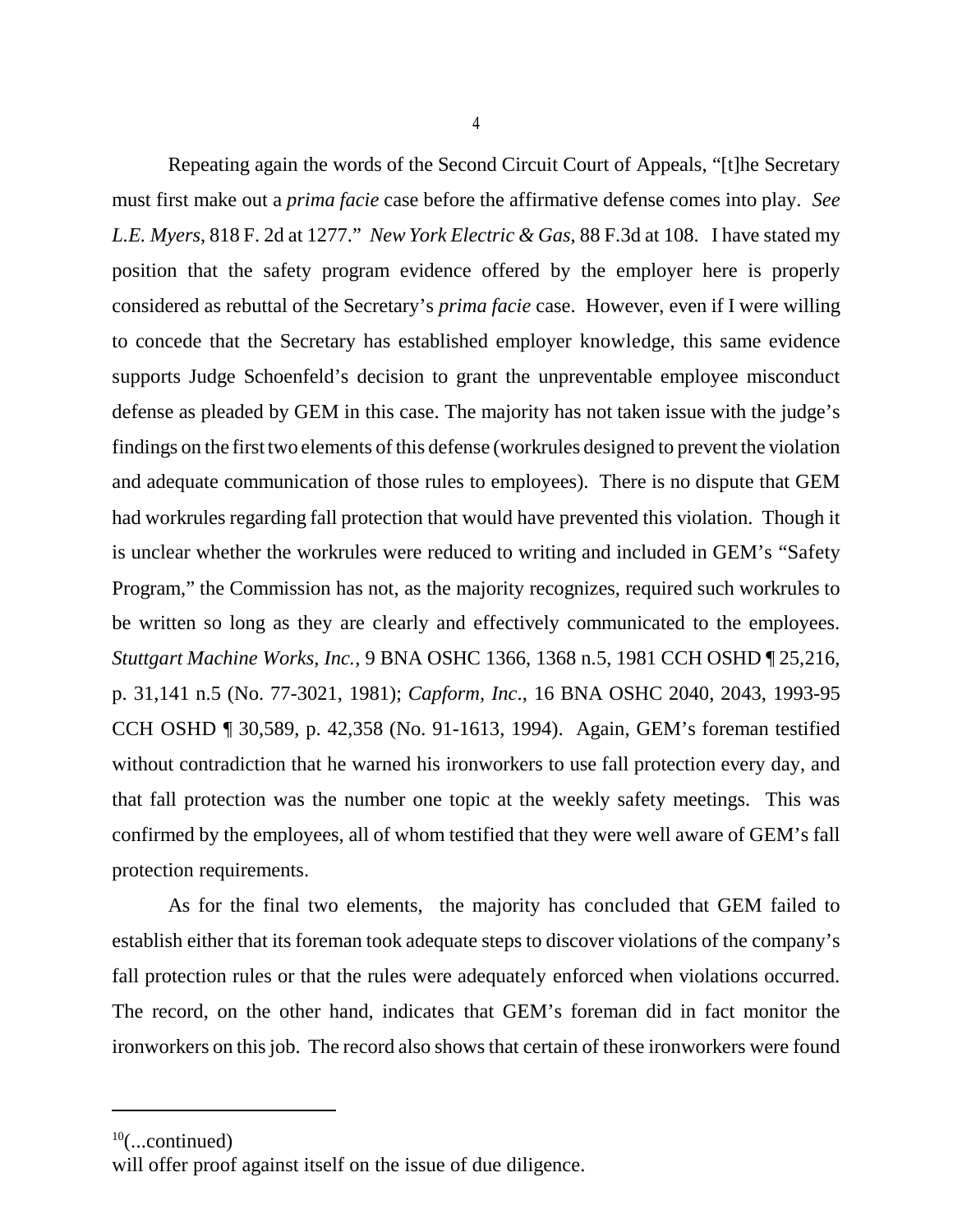to not be wearing fall protection and that oral reprimands were issued.<sup>11</sup> As recognized by the Third Circuit in *Pennsylvania Pwr. & Light Co. v. OSHRC*, 737 F.2d 350, 358 (3d Cir. 1984), *rev'g* 11 BNA OSHC 1321, 1983-84 CCH OSHD ¶ 26,517 (No. 79-5194, 1983), "[t]he courts of appeals have consistently held that the adequacy of an employer's safety program, broadly construed, is the key to determining whether an OSHA violation was reasonably foreseeable and preventable." Though GEM's contention that its disciplinary program is strictly enforced may appear self-serving, OSHA's own compliance officer rated the overall enforcement of GEM's safety program as "above average." It is true that GEM's safety manual includes a form of a written disciplinary notice that threatens employees with future dismissal, and that GEM offered no evidence that it had ever resorted to discipline stronger than the verbal reprimands given the ironworkers at this jobsite. Nonetheless, the Commission has previously accepted oral warnings as proof of adequate enforcement. *Alabama Power Co.,* 13 BNA OSHC 1240, 1245 1986-86 CCH OSHD ¶ 27,892 p. 36,580 (No. 84-357, 1987). The ironworkers who testified confirmed that they had been verbally reprimanded for not using fall protection, and I see no practical purpose in requiring greater proof of enforcement from GEM here. To find that the violation here was preventable, and then penalize that violation as repeated, simply because GEM's reprimands to these ironworkers were not reduced to writing, seems an officious exercise serving merely to place the defense beyond the facts of record.<sup>12</sup>

 The Secretary has also argued that GEM's foreman was watching the unprotected employees when the compliance officer first arrived. If he was, the employee misconduct alleged here would probably fail to establish an affirmative defense because (1) a foreman's

<sup>&</sup>lt;sup>11</sup>While Judge Schoenfeld concluded that there was no evidence that earlier violations occurred, GEM's foreman admitted that he had previous problems with the ironworkers not using fall protection. From the record, it appears that there were three instances of noncompliance during the month prior to the inspection, including an instance involving one of the three employees observed by the compliance officer during this inspection.

 $12$ Indeed, the Commission's treatment of employer attempts to establish recognized affirmative defenses has often reminded me of the treatment that Peanuts character Charlie Brown receives from his sometime friend Lucy when he attempts to place-kick a football.